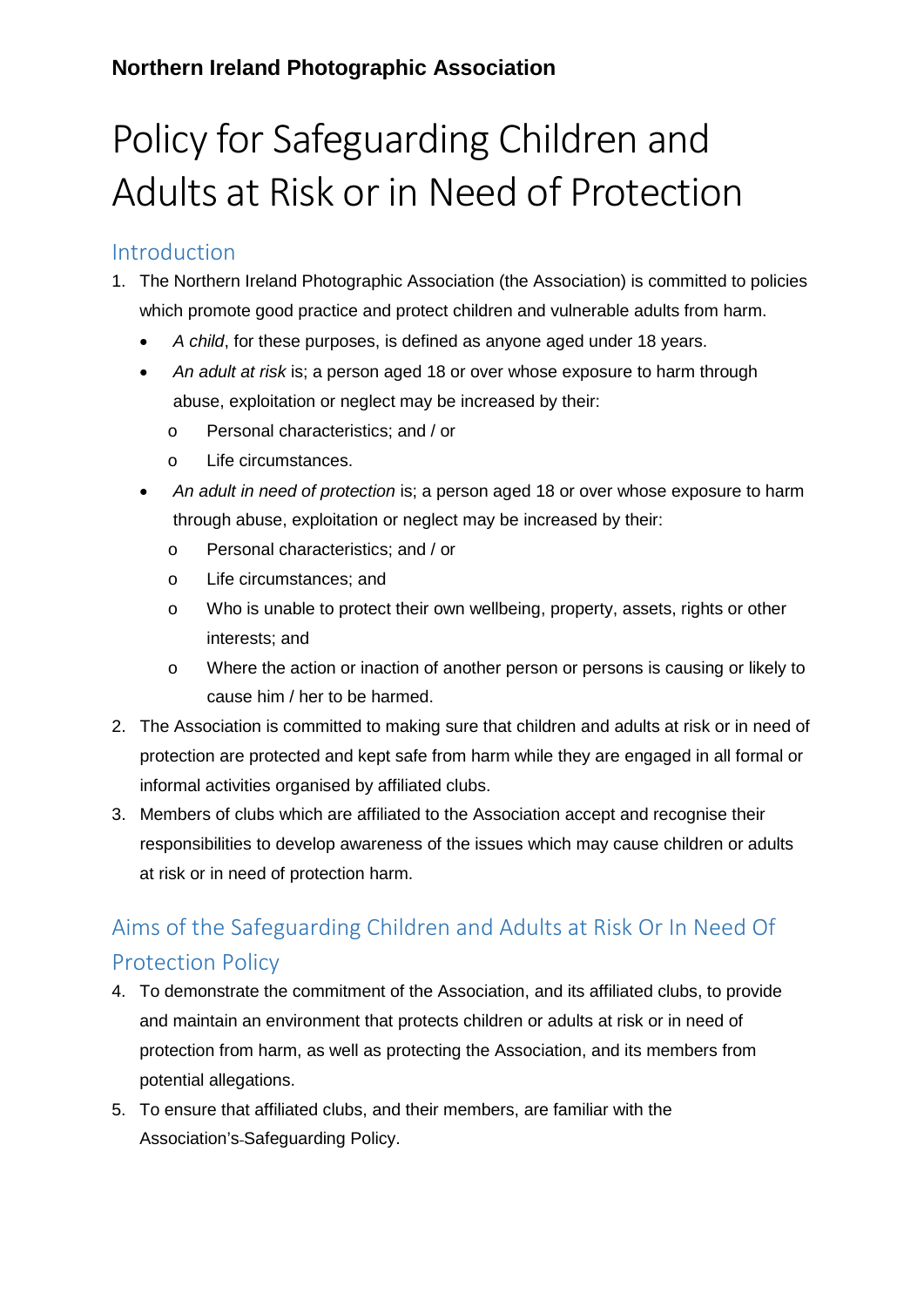### **Northern Ireland Photographic Association**

- 6. To ensure affiliated clubs, and their members, adopt safeguarding guidelines, through a code of behaviour, detailed in appendix 1 of this document.
- 7. To share information about concerns with relevant agencies and involving parents and children appropriately.
- 8. To take appropriate action in response to safeguarding issues which may involve affiliated clubs or their members.

### Definitions of Abuse

- 9. All members of affiliated clubs should be aware that 'abuse' may occur when the behaviour of someone in a position of greater power than a child or adults at risk or in need of protection harm. The common denominator of all forms of abuse is that it makes the person feel bad and worthless. Because people may be abused in a number of ways, the harm caused cannot always be easily categorised.
	- Neglect the actual or likely persistent or significant neglect of a child or adults at risk or in need of protection, or the failure to protect them from exposure to any kind of danger.
	- Physical actual or likely deliberated physical injury to a child or adults at risk or in need of protection or wilful or neglected failure to prevent physical injury or suffering.
	- Sexual actual or likely sexual exploitation of a child or adults at risk or in need of protection. The involvement of adults at risk or in need of protection to sexual images, acts or language.
	- Emotional actual or likely significant or persistent emotional ill-treatment or rejection, resulting in severe adults at risk or in need of protection.

### Bullying

10. A child or adults at risk or in need of protection who is bullied may be suffering from any type of abuse. Bullying may take many forms, but the main types are; physical (e.g. hitting, kicking, theft), verbal (e.g. sectarian / racist remarks, name-calling) and indirect, such as spreading rumours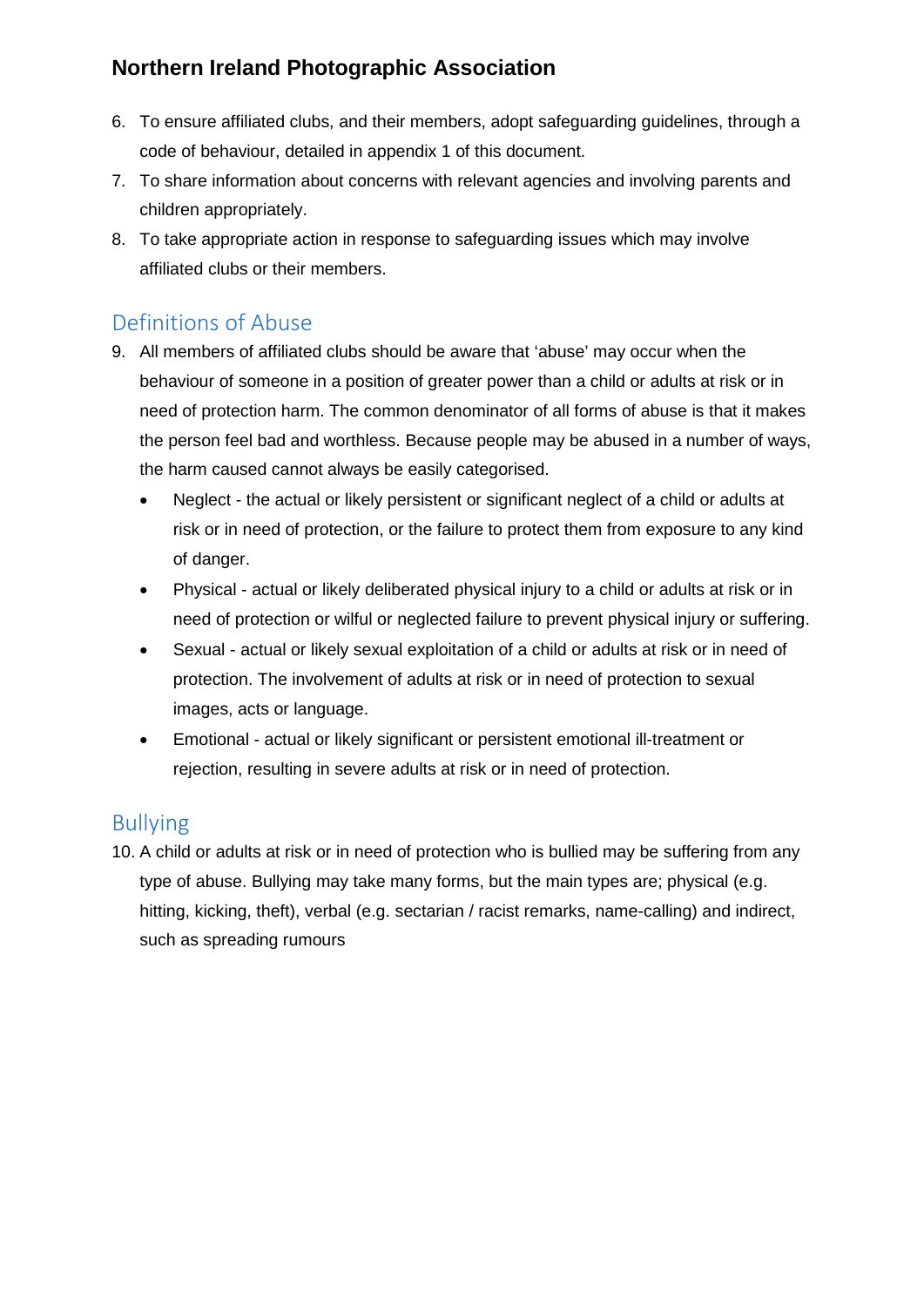# APPENDIX 1

### Code of Behaviour for Safeguarding Children and Adults at Risk Or In Need Of Protection

The Northern Ireland Photographic Association recognises that it is not practical to provide definitive instructions that would apply to all situations at all times whereby members of affiliated clubs come into contact with children or adults at risk or in need of protection and to guarantee their protection or that of club members.

However, below are the standards of behaviour required of affiliated club members in order to fulfil their role in the application of a Safeguarding Policy. This code should assist in the protection of both children, adults at risk or in need of protection and club members.

Members of affiliated clubs **must** implement the Safeguarding Policy and procedures at all times.

Members of affiliated clubs must not:

- Have children / adults at risk or in need of protection in their own vehicle.
	- o Where circumstances require such transportation in their vehicle, another adult / parent must also travel in the vehicle.
	- o It is essential that here is adequate insurance for the vehicle to cover any transporting in connection with the activities of the club.
	- o In extreme emergencies (for medical purposes) where it is required to transport a child / adult at risk or in need of protection on their own, it is essential that the parent / carer is notified immediately.
- Take a child / adult at risk or in need of protection to the toilet unless another adult is present or has been made aware (this should include a parent, if present)
- Spend time alone with a child / adults at risk or in need of protection his or her own. If members find themselves in this situation, make sure that they may be clearly observed by others.
- Engage in rough, physical games including horseplay with children / adults at risk or in need of protection.
- Allow or engage in inappropriate touching of any kind.
	- o The main principles of touch are:
		- **Touch should always be in response to the person's need.**
		- **Touch should always be appropriate to the age and stage of** development of the child / adult at risk or in need of protection.